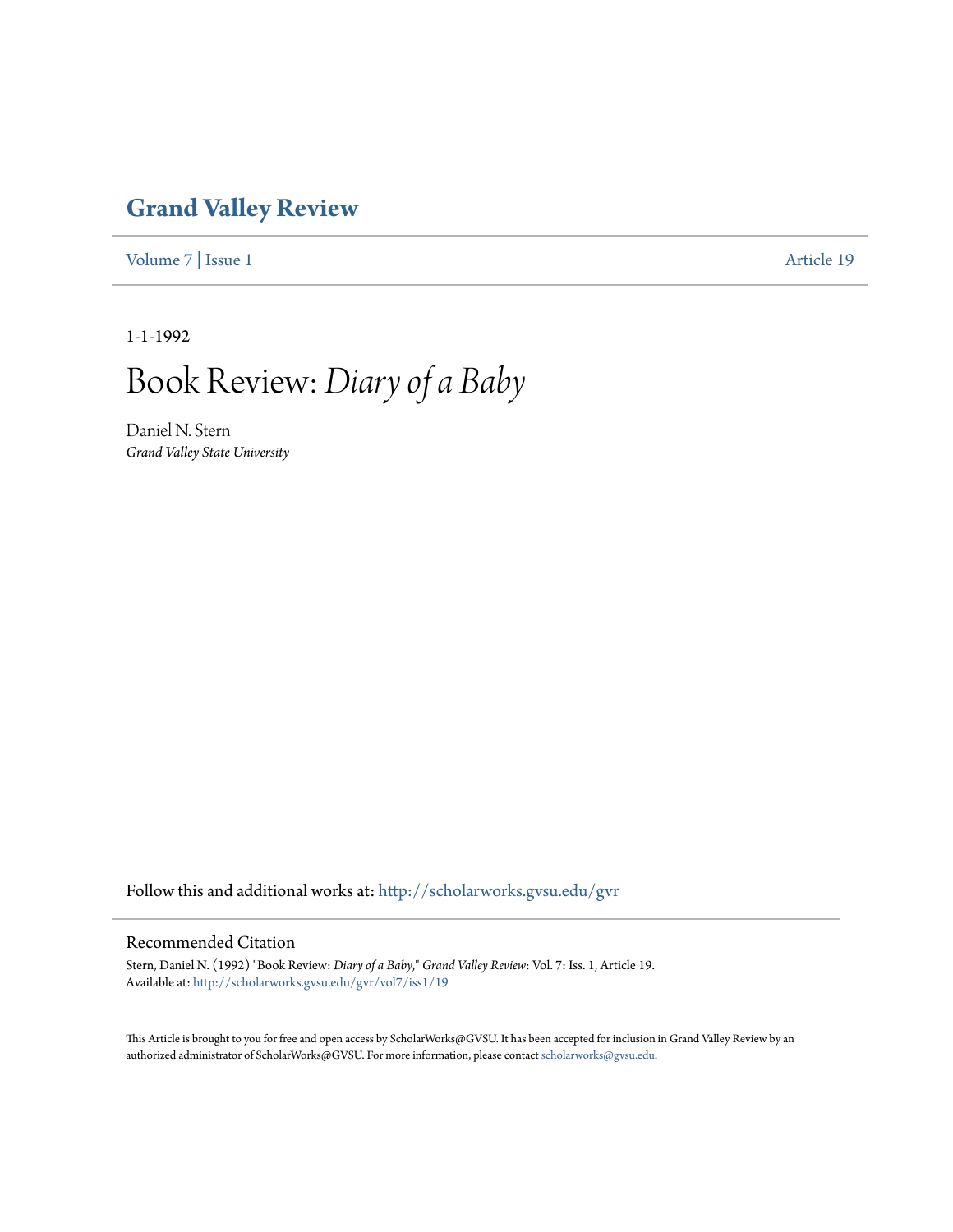## **Book Reviews**

Daniel N. Stern, Diary of a Baby. Basic Books, 1990.

Have you ever wondered how an infant experiences its world? If you are a parent, you certainly have. Most likely, at times you have also both underestimated and overestimated the infant's capabilities. In Diary of a Baby, Daniel N. Stern, a noted psychiatrist and expert in infant development, successfully presents a view of infant experience that is admittedly "part speculation, part imagination, part fact."

Stern actually discusses the infant's world at five different ages: six weeks, four and one-half months, twelve months, twenty months, and four years, each age reflecting major developmental changes from the previous one. In presenting each age, Stern first characterizes the infant's current skills and abilities in an attempt to understand how the infant views its surroundings. He then details several everyday episodes in the infant's life, each beginning with an "autobiographical" segment, a description of the experience from the infant's perspective (represented by a fictional infant named "Joey"), and reflecting the infant's own thoughts and feelings. Stern concludes each section with an interpretation of these experiences based on current knowledge and beliefs concerning infant development

Explanations and interpretations of the infant's behavior and abilities are presented in an easily readable, understandable, nontechnical manner, making it appropriate for any reader. Stern incorporates current knowledge based on research and beliefs concerning physical-motor, cognitive, language, and social-emotional development. Most importantly, a coherent picture is presented showing the interrelationships between these various aspects of development. Inevitable comparisons between infant and adult thought and behavior not only serve to illustrate the much different world of the infant, but also provide insight into our own thoughts and behavior.

The autobiographical segments present Stern with a challenging task, to present experiences from an infant's perspective rather than from an outside, objective point of view. Compounding the difficulty is that he seeks (is required) to describe in a linguistic way the non-linguistic thoughts and experiences of the younger infant. This is successfully accomplished in an oftentimes poetic way through references to raw sensory experiences of "sounds, images, weather, space, and movement".

Stern characterizes the world of the sixweek-old infant as one" concerned not with how or why something has happened, but with actual, raw experience itself, not with facts or things, but with feelings, his feelings." This theme of emotions influencing experience of events is presented throughout the book, even as other developmental capacities emerge at older ages and change the child's experiences. Stern also captures the young infant's fleeting attention, which shifts quickly from one sensory experience to another. The six-week-old infant's experience of seemingly mundane